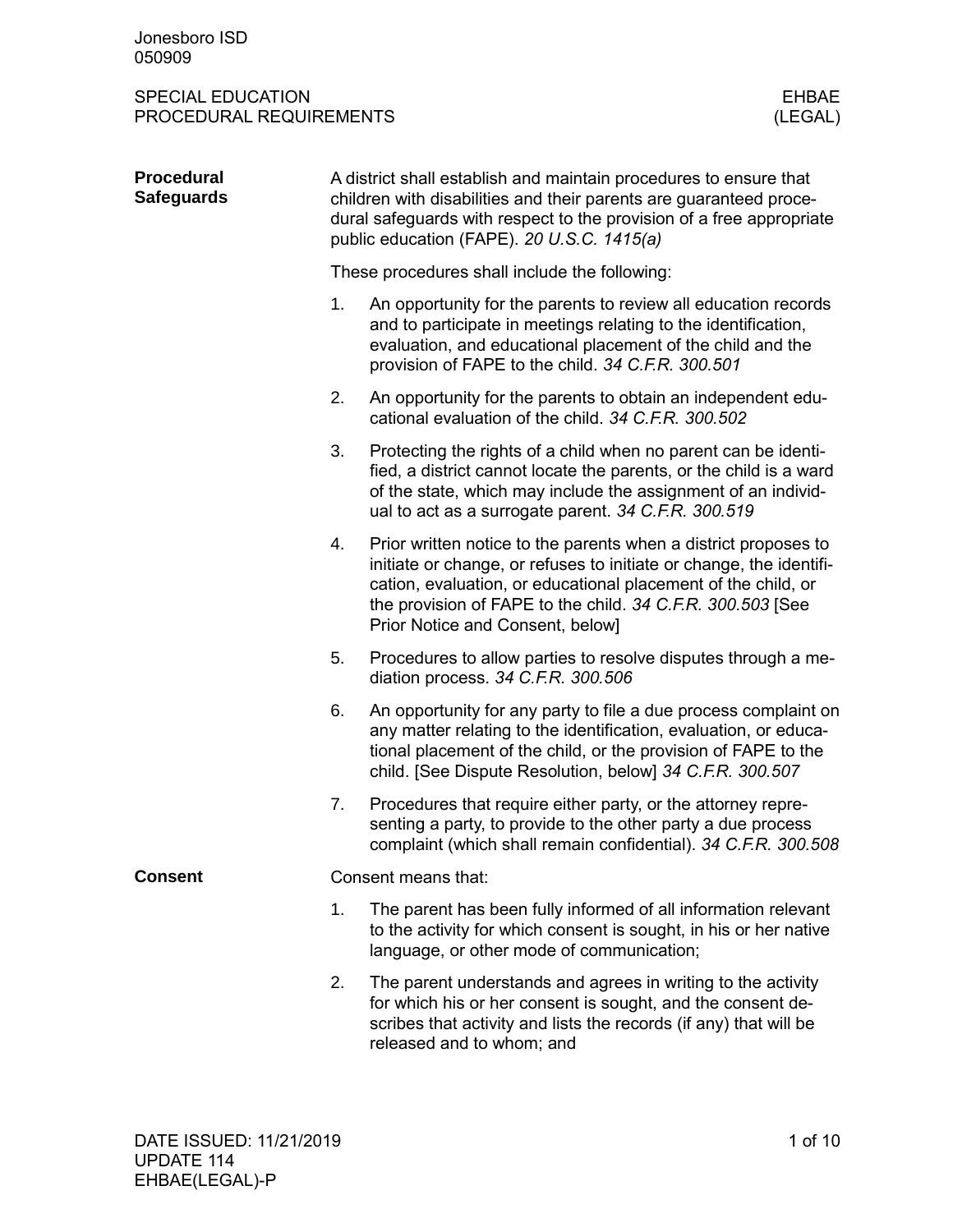#### SPECIAL EDUCATION FROCEDURAL REQUIREMENTS AND SUMMER SERVICES OF THE SERVICES OF THE SERVICES OF THE SERVICES<br>STRUCK AND THE SERVICES OF THE SERVICE OF THE SERVICE OF THE SERVICE OF THE SERVICE OF THE SERVICE OF THE SERVIC PROCEDURAL REQUIREMENTS

|                                               | 3.                                                                                                                                                                                                     | The parent understands that the granting of consent is volun-<br>tary on the part of the parent and may be revoked at any time.                                                                                                                                                                                                                            |  |  |  |
|-----------------------------------------------|--------------------------------------------------------------------------------------------------------------------------------------------------------------------------------------------------------|------------------------------------------------------------------------------------------------------------------------------------------------------------------------------------------------------------------------------------------------------------------------------------------------------------------------------------------------------------|--|--|--|
|                                               |                                                                                                                                                                                                        | A revocation of consent is not retroactive.                                                                                                                                                                                                                                                                                                                |  |  |  |
|                                               |                                                                                                                                                                                                        | If the parent revokes consent in writing for his or her child's<br>receipt of services after the child is initially provided special<br>education and related services, the district is not required to<br>amend the child's education records to remove any refer-<br>ences to the child's receipt of services because of the revoca-<br>tion of consent. |  |  |  |
|                                               |                                                                                                                                                                                                        | 34 C.F.R. 300.9                                                                                                                                                                                                                                                                                                                                            |  |  |  |
| <b>Language of Notices</b>                    |                                                                                                                                                                                                        | The procedural safeguards and prior notices described below must<br>be written in language understandable to the general public. The<br>notice must be provided in the native language of the parent or<br>other mode of communication used by the parent, unless it is<br>clearly not feasible to do so. 34 C.F.R. 300.503(c), .504(d)                    |  |  |  |
| <b>Electronic Delivery</b><br>of Notices      | A parent may elect to receive the procedural safeguards notice,<br>prior notice, or notice of due process complaint by electronic mail if<br>a district makes that option available. 34 C.F.R. 300.505 |                                                                                                                                                                                                                                                                                                                                                            |  |  |  |
| <b>Procedural</b><br><b>Safeguards Notice</b> |                                                                                                                                                                                                        | A district shall provide a copy of the procedural safeguards to par-<br>ents only one time a year, except that a copy also shall be given to<br>the parents:                                                                                                                                                                                               |  |  |  |
|                                               | 1.                                                                                                                                                                                                     | Upon initial referral or parental request for evaluation;                                                                                                                                                                                                                                                                                                  |  |  |  |
|                                               | 2.                                                                                                                                                                                                     | Upon receipt of the first state complaint and upon receipt of<br>the first due process complaint in a school year;                                                                                                                                                                                                                                         |  |  |  |
|                                               | 3.                                                                                                                                                                                                     | On the date of a decision to make a disciplinary removal that<br>is a change in placement; and                                                                                                                                                                                                                                                             |  |  |  |
|                                               | 4.                                                                                                                                                                                                     | Upon request by a parent.                                                                                                                                                                                                                                                                                                                                  |  |  |  |
|                                               |                                                                                                                                                                                                        | A district may place a current copy of the procedural safeguards<br>notice on its website, if it has one.                                                                                                                                                                                                                                                  |  |  |  |
| <b>Contents of Notice</b>                     | The notice shall include a full explanation of the procedural safe-<br>guards relating to:                                                                                                             |                                                                                                                                                                                                                                                                                                                                                            |  |  |  |
|                                               | 1.                                                                                                                                                                                                     | Independent educational evaluations;                                                                                                                                                                                                                                                                                                                       |  |  |  |
|                                               | 2.                                                                                                                                                                                                     | Prior written notice;                                                                                                                                                                                                                                                                                                                                      |  |  |  |
|                                               | 3.                                                                                                                                                                                                     | Parental consent;                                                                                                                                                                                                                                                                                                                                          |  |  |  |
|                                               | 4.                                                                                                                                                                                                     | Access to educational records;                                                                                                                                                                                                                                                                                                                             |  |  |  |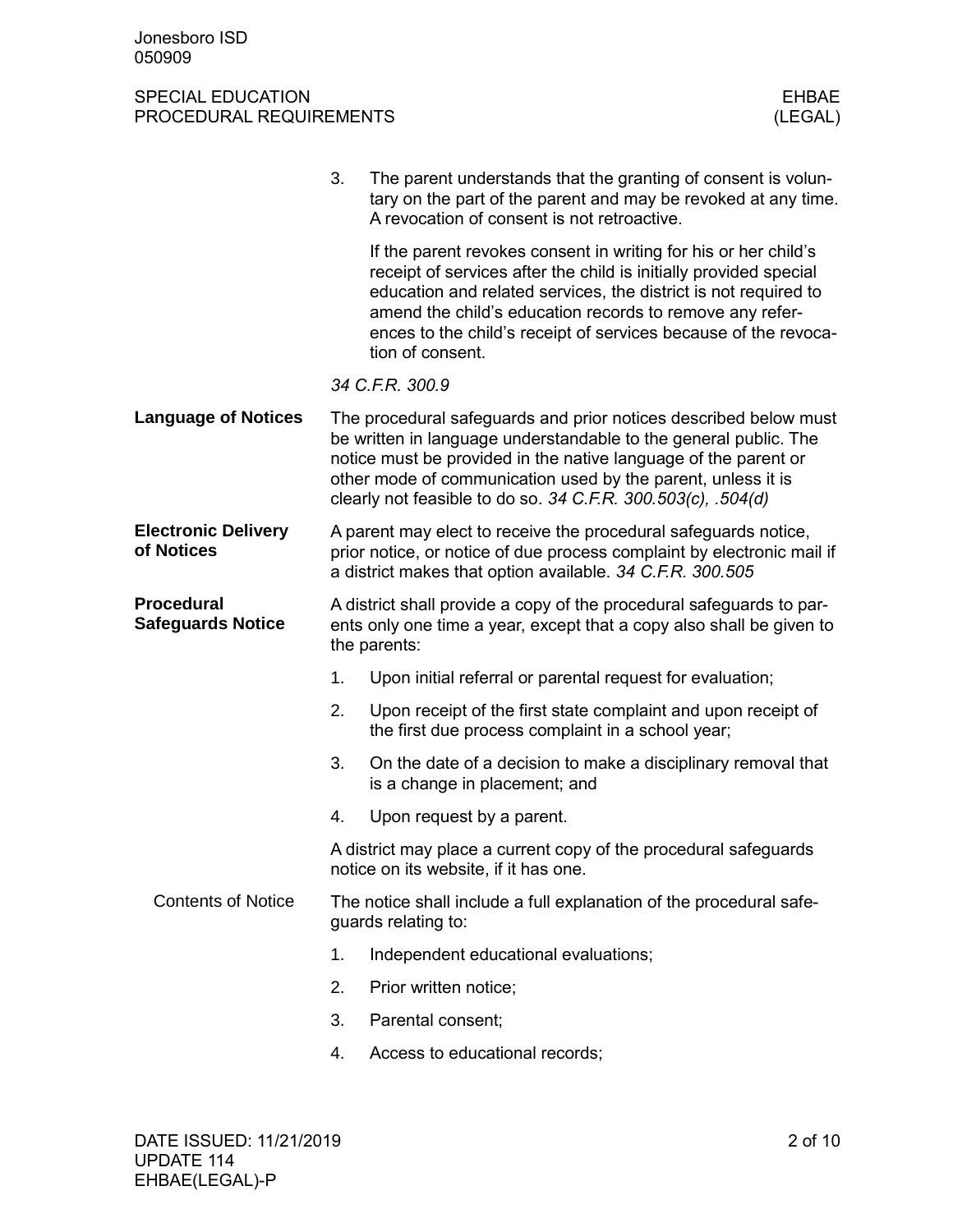|                                    | 5.                                                                                                                                                                                                                                                                                                                     | cluding:                 | Opportunity to present and resolve complaints through the<br>due process complaint and state complaint procedures, in-                                                                                                                                                  |
|------------------------------------|------------------------------------------------------------------------------------------------------------------------------------------------------------------------------------------------------------------------------------------------------------------------------------------------------------------------|--------------------------|-------------------------------------------------------------------------------------------------------------------------------------------------------------------------------------------------------------------------------------------------------------------------|
|                                    |                                                                                                                                                                                                                                                                                                                        | a.                       | The time period in which to file a complaint;                                                                                                                                                                                                                           |
|                                    |                                                                                                                                                                                                                                                                                                                        | b.                       | The opportunity for the district to resolve the complaint;<br>and                                                                                                                                                                                                       |
|                                    |                                                                                                                                                                                                                                                                                                                        | c.                       | The difference between the due process complaint and<br>the state complaint procedures, including the jurisdiction<br>of each procedure, what issues may be raised, filing and<br>decisional timelines, and relevant procedures.                                        |
|                                    | 6.                                                                                                                                                                                                                                                                                                                     |                          | The availability of mediation;                                                                                                                                                                                                                                          |
|                                    | 7.                                                                                                                                                                                                                                                                                                                     |                          | The child's placement during pendency of any due process<br>proceedings;                                                                                                                                                                                                |
|                                    | 8.                                                                                                                                                                                                                                                                                                                     |                          | Procedures for children who are subject to placement in an in-<br>terim alternative educational setting;                                                                                                                                                                |
|                                    | 9.                                                                                                                                                                                                                                                                                                                     |                          | Requirements for unilateral placement by parents of children<br>in private schools at public expense;                                                                                                                                                                   |
|                                    | 10.                                                                                                                                                                                                                                                                                                                    |                          | Hearings on due process complaints, including requirements<br>for disclosure of evaluation results and recommendations;                                                                                                                                                 |
|                                    | 11.                                                                                                                                                                                                                                                                                                                    |                          | Civil actions, including the time period in which to file such ac-<br>tions; and                                                                                                                                                                                        |
|                                    |                                                                                                                                                                                                                                                                                                                        |                          | 12. Attorneys' fees.                                                                                                                                                                                                                                                    |
|                                    |                                                                                                                                                                                                                                                                                                                        |                          | 20 U.S.C. 1415(a)-(b), (d); 34 C.F.R. 300.504                                                                                                                                                                                                                           |
| <b>Prior Notice and</b><br>Consent | A district shall provide prior written notice to the parents a reasona-<br>ble time before the district proposes to initiate or change, or re-<br>fuses to initiate or change, the identification, evaluation, or educa-<br>tional placement of a child or the provision of FAPE to the child. 34<br>C.F.R. 300.503(a) |                          |                                                                                                                                                                                                                                                                         |
|                                    |                                                                                                                                                                                                                                                                                                                        |                          | Notice must be provided to the parent in the parent's native lan-<br>guage or other mode of communication at least five school days<br>before the school district proposes or refuses the action unless the<br>parent agrees to a shorter time frame. 19 TAC 89.1050(h) |
| <b>Contents of Notice</b>          |                                                                                                                                                                                                                                                                                                                        | The notice must include: |                                                                                                                                                                                                                                                                         |
|                                    | 1.                                                                                                                                                                                                                                                                                                                     |                          | A description of the action proposed or refused by the district;                                                                                                                                                                                                        |
|                                    | 2.                                                                                                                                                                                                                                                                                                                     |                          | An explanation of why the district proposes or refuses to take<br>the action;                                                                                                                                                                                           |
|                                    |                                                                                                                                                                                                                                                                                                                        |                          |                                                                                                                                                                                                                                                                         |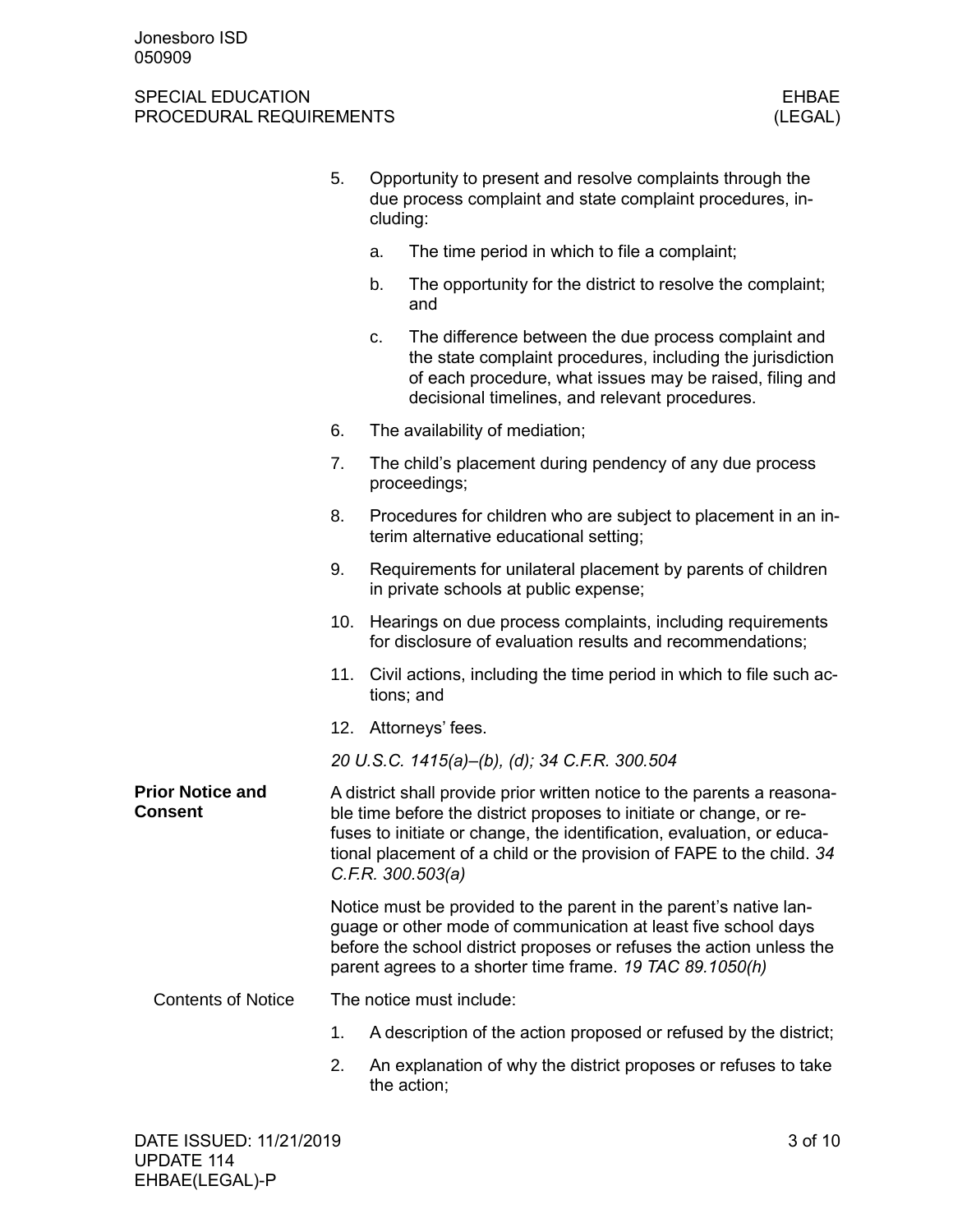#### SPECIAL EDUCATION FROCEDURAL REQUIREMENTS AND SUMMER SERVICES OF THE SERVICES OF THE SERVICES OF THE SERVICES<br>STRUCK AND THE SERVICES OF THE SERVICE OF THE SERVICE OF THE SERVICE OF THE SERVICE OF THE SERVICE OF THE SERVIC PROCEDURAL REQUIREMENTS

|                                                   | 3.                                                                                                                                                                                                                                                                                                                                                       | A description of each evaluation procedure, assessment, rec-<br>ord, or report the district used as a basis for the proposed or<br>refused action;                                                                                                                                 |  |  |  |  |
|---------------------------------------------------|----------------------------------------------------------------------------------------------------------------------------------------------------------------------------------------------------------------------------------------------------------------------------------------------------------------------------------------------------------|------------------------------------------------------------------------------------------------------------------------------------------------------------------------------------------------------------------------------------------------------------------------------------|--|--|--|--|
|                                                   | 4.                                                                                                                                                                                                                                                                                                                                                       | A statement that the parents have protection under the proce-<br>dural safeguards and, if this notice is not an initial referral for<br>evaluation, the means by which a copy of the procedural safe-<br>guards can be obtained;                                                   |  |  |  |  |
|                                                   | 5.                                                                                                                                                                                                                                                                                                                                                       | Sources for parents to contact to obtain assistance in under-<br>standing the Individuals with Disabilities Act (IDEA) rules;                                                                                                                                                      |  |  |  |  |
|                                                   | 6.                                                                                                                                                                                                                                                                                                                                                       | A description of other options the admission, review, and dis-<br>missal (ARD) committee [see EHBAB] considered and the<br>reasons why those options were rejected; and                                                                                                            |  |  |  |  |
|                                                   | 7.                                                                                                                                                                                                                                                                                                                                                       | A description of other factors that are relevant to the district's<br>proposal or refusal.                                                                                                                                                                                         |  |  |  |  |
|                                                   |                                                                                                                                                                                                                                                                                                                                                          | 34 C.F.R. 300.503(b)                                                                                                                                                                                                                                                               |  |  |  |  |
| Consent to Initial<br>Evaluation                  | Before a district conducts an initial evaluation, it shall provide prior<br>written notice, including a description of any evaluation the district<br>proposes to conduct, and obtain informed consent for the evalua-<br>tion from the parents. 20 U.S.C. $1414(a)(1)(D)$ , (E); 34 C.F.R.<br>300.304(a)                                                |                                                                                                                                                                                                                                                                                    |  |  |  |  |
| <b>Consent to Services</b>                        | A district shall seek informed consent from the parent before<br>providing special education and related services to a child. 20<br>U.S.C. $1414(a)(1)(D)$ [See EHBAA]                                                                                                                                                                                   |                                                                                                                                                                                                                                                                                    |  |  |  |  |
| Consent to<br>Reevaluation                        | A district shall obtain informed parental consent before conducting<br>any reevaluation of a child with a disability, except that such in-<br>formed parental consent need not be obtained if the district can<br>demonstrate that it has taken reasonable measures to obtain such<br>consent and the parent has failed to respond. 20 U.S.C. 1414(c)(3) |                                                                                                                                                                                                                                                                                    |  |  |  |  |
| Psychological<br>Examinations and<br><b>Tests</b> |                                                                                                                                                                                                                                                                                                                                                          | On request of a child's parent, before obtaining the parent's con-<br>sent for the administration of any psychological examination or test<br>to the child as part of the evaluation of the child's need for special<br>education, a district shall provide to the child's parent: |  |  |  |  |
|                                                   | 1.                                                                                                                                                                                                                                                                                                                                                       | The name and type of the examination or test; and                                                                                                                                                                                                                                  |  |  |  |  |
|                                                   | 2.                                                                                                                                                                                                                                                                                                                                                       | An explanation of how the examination or test will be used to<br>develop an appropriate individualized education program<br>(IEP) for the child.                                                                                                                                   |  |  |  |  |
|                                                   |                                                                                                                                                                                                                                                                                                                                                          | If a district determines that an additional examination or test is re-<br>quired for the evaluation of a child's need for special education, the<br>district shall provide the information above to the parent regarding                                                           |  |  |  |  |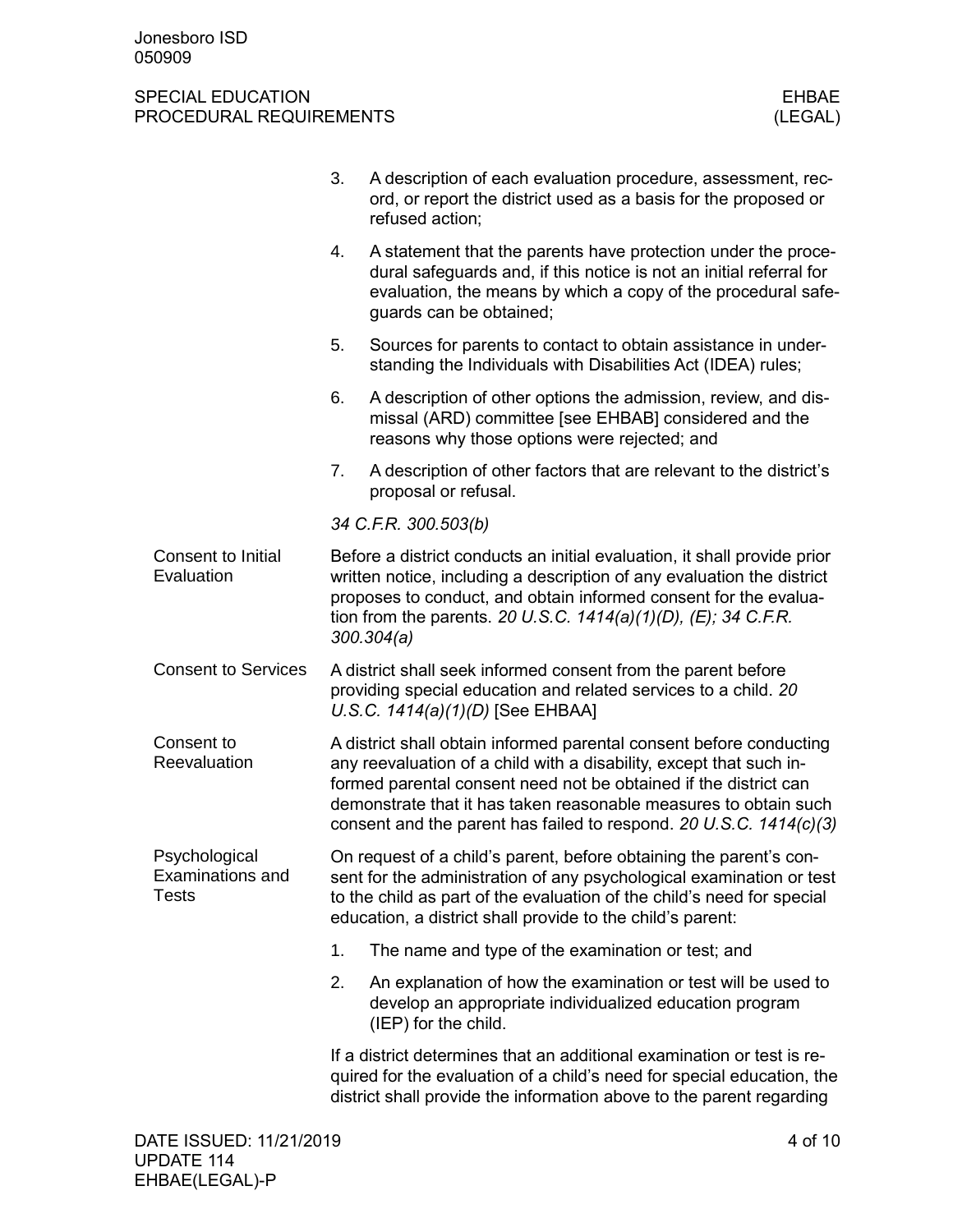#### SPECIAL EDUCATION FROCEDURAL REQUIREMENTS AND SUMMER SERVICES OF THE SERVICES OF THE SERVICE OF THE SERVICE OF<br>STRINGER SERVICES OF THE SERVICE OF THE SERVICE OF THE SERVICE OF THE SERVICE OF THE SERVICE OF THE SERVICE OF<br> PROCEDURAL REQUIREMENTS

|                           | the additional examination or test and shall obtain additional con-<br>sent for the examination of test.                                                                                                                                                                                                              |  |  |  |  |  |  |
|---------------------------|-----------------------------------------------------------------------------------------------------------------------------------------------------------------------------------------------------------------------------------------------------------------------------------------------------------------------|--|--|--|--|--|--|
|                           | Education Code $29.0041(a)$ , (b)                                                                                                                                                                                                                                                                                     |  |  |  |  |  |  |
| <b>Dispute Resolution</b> | The possible options for resolving disputes that arise between a<br>parent and a school district relating to the identification, evaluation,<br>or educational placement of or the provision of FAPE to a student<br>with a disability include, but are not limited to:                                               |  |  |  |  |  |  |
|                           | 1.<br>ARD committee meetings, including IEP facilitation if offered<br>by the district, under 19 Administrative Code 89.1196;                                                                                                                                                                                         |  |  |  |  |  |  |
|                           | 2.<br>Meetings or conferences with the student's teachers;                                                                                                                                                                                                                                                            |  |  |  |  |  |  |
|                           | 3.<br>Meetings or conferences, subject to the district's policies, with<br>the campus principal, special education director, superinten-<br>dent, or board;                                                                                                                                                           |  |  |  |  |  |  |
|                           | 4.<br>Requesting state IEP facilitation in accordance with 19 Admin-<br>istrative Code 89.1197;                                                                                                                                                                                                                       |  |  |  |  |  |  |
|                           | 5.<br>Requesting mediation through the Texas Education Agency<br>(TEA) in accordance with 19 Administrative Code 89.1193;                                                                                                                                                                                             |  |  |  |  |  |  |
|                           | Filing a complaint with TEA in accordance with 19 Administra-<br>6.<br>tive Code 89.1195; or                                                                                                                                                                                                                          |  |  |  |  |  |  |
|                           | 7.<br>Requesting a due process hearing through TEA in accord-<br>ance with 19 Administrative Code 89.1151-.1191.                                                                                                                                                                                                      |  |  |  |  |  |  |
|                           | 19 TAC 89.1150                                                                                                                                                                                                                                                                                                        |  |  |  |  |  |  |
| Due Process<br>Complaint  | Whenever a due process complaint has been received by a district,<br>the parent shall have an opportunity for an impartial due process<br>hearing, which shall be conducted by an impartial hearing officer<br>selected by TEA. [For TEA rules on due process hearings, see 19<br>Administrative Code 89.1151-.1191.] |  |  |  |  |  |  |
| <b>Timeline</b>           | Such due process complaint must set forth an alleged violation that<br>occurred not more than one year before the date the parent knew<br>or should have known about the alleged action that forms the basis<br>of the complaint.                                                                                     |  |  |  |  |  |  |
|                           | 20 U.S.C. 1415(f)(1)(A); 19 TAC 89.1151(c), .1170(a)                                                                                                                                                                                                                                                                  |  |  |  |  |  |  |
| Exception                 | This timeline shall not apply if the parent was prevented from re-<br>questing a hearing due to:                                                                                                                                                                                                                      |  |  |  |  |  |  |
|                           | 1.<br>A specific misrepresentation by a district that it had resolved<br>the problem forming the basis of the complaint; or                                                                                                                                                                                           |  |  |  |  |  |  |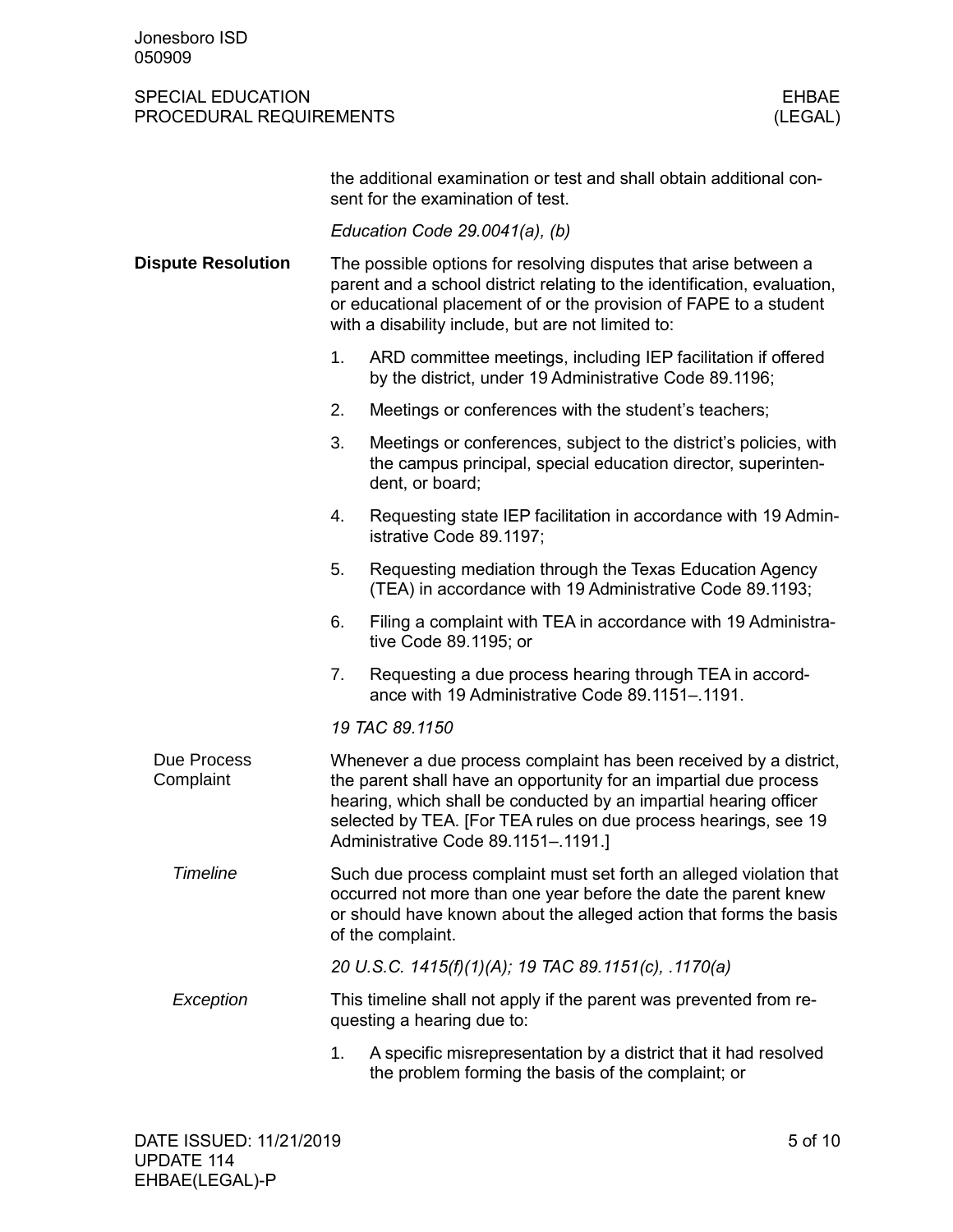|                                                       | 2. | A district's withholding of information from the parent that the<br>district was required by the IDEA to provide.                                                                                                                                                                                                                                                                                                                                                                                                                                                      |
|-------------------------------------------------------|----|------------------------------------------------------------------------------------------------------------------------------------------------------------------------------------------------------------------------------------------------------------------------------------------------------------------------------------------------------------------------------------------------------------------------------------------------------------------------------------------------------------------------------------------------------------------------|
|                                                       |    | 20 U.S.C. 1415(f)(3)(D); 34 C.F.R. 300.511(f), 19 TAC 89.1151(d)                                                                                                                                                                                                                                                                                                                                                                                                                                                                                                       |
| "Stay Put"                                            |    | During the pendency of any proceeding conducted under IDEA part<br>B (except proceedings to challenge a disciplinary change of place-<br>ment or manifestation determination), the child shall remain in the<br>then-current educational placement unless the district and the par-<br>ent agree otherwise. If the child is applying for initial admission to a<br>public school, the child shall, with the consent of the parents, be<br>placed in the public school program until all proceedings have<br>been completed. 20 U.S.C. 1415(j); 34 C.F.R. 300.518, .533 |
| Exception                                             |    | When a due process hearing has been requested by a parent or<br>district concerning a disciplinary change of placement or manifes-<br>tation determination, the child shall remain in the interim alternative<br>educational setting pending the decision of the hearing officer or<br>until the expiration of the child's assignment to the alternative set-<br>ting, or the 45-day time line, if applicable, whichever occurs first,<br>unless the parent and district agree otherwise. 20 U.S.C.<br>1415(k)(3)(A), 1415(k)(4)(A); 34 C.F.R. 300.533 [See FOF]       |
| <b>Resolution Process</b>                             |    | Within 15 calendar days of receiving notice of a parent's due pro-<br>cess complaint, and before initiating a due process hearing, a dis-<br>trict shall convene a meeting with the parent and the relevant<br>member or members of the ARD committee. The purpose of the<br>meeting is for the parent to discuss the due process complaint and<br>the facts that form the basis of the due process complaint, so that<br>the district has the opportunity to resolve the dispute.                                                                                     |
|                                                       |    | The meeting need not be held if the parent and the district agree in<br>writing to waive the meeting, or the parent and the district agree to<br>use the mediation process.                                                                                                                                                                                                                                                                                                                                                                                            |
|                                                       |    | If the district has not resolved the due process complaint to the sat-<br>isfaction of the parent within 30 calendar days of the receipt of the<br>complaint, the due process hearing may occur. If the district is una-<br>ble to obtain the participation of the parent in the resolution meet-<br>ing after reasonable efforts have been made, the district may, at<br>the conclusion of the 30-day period, request that a hearing officer<br>dismiss the parent's request for a hearing.                                                                           |
|                                                       |    | 34 C.F.R. 300.510, 19 TAC 89.1183                                                                                                                                                                                                                                                                                                                                                                                                                                                                                                                                      |
| <b>Transfer of Rights to</b><br><b>Adult Students</b> |    | Not later than one year before the 18th birthday of a student with a<br>disability, the district at which the student is enrolled shall:                                                                                                                                                                                                                                                                                                                                                                                                                               |
|                                                       | 1. | Provide to the student and the student's parents:                                                                                                                                                                                                                                                                                                                                                                                                                                                                                                                      |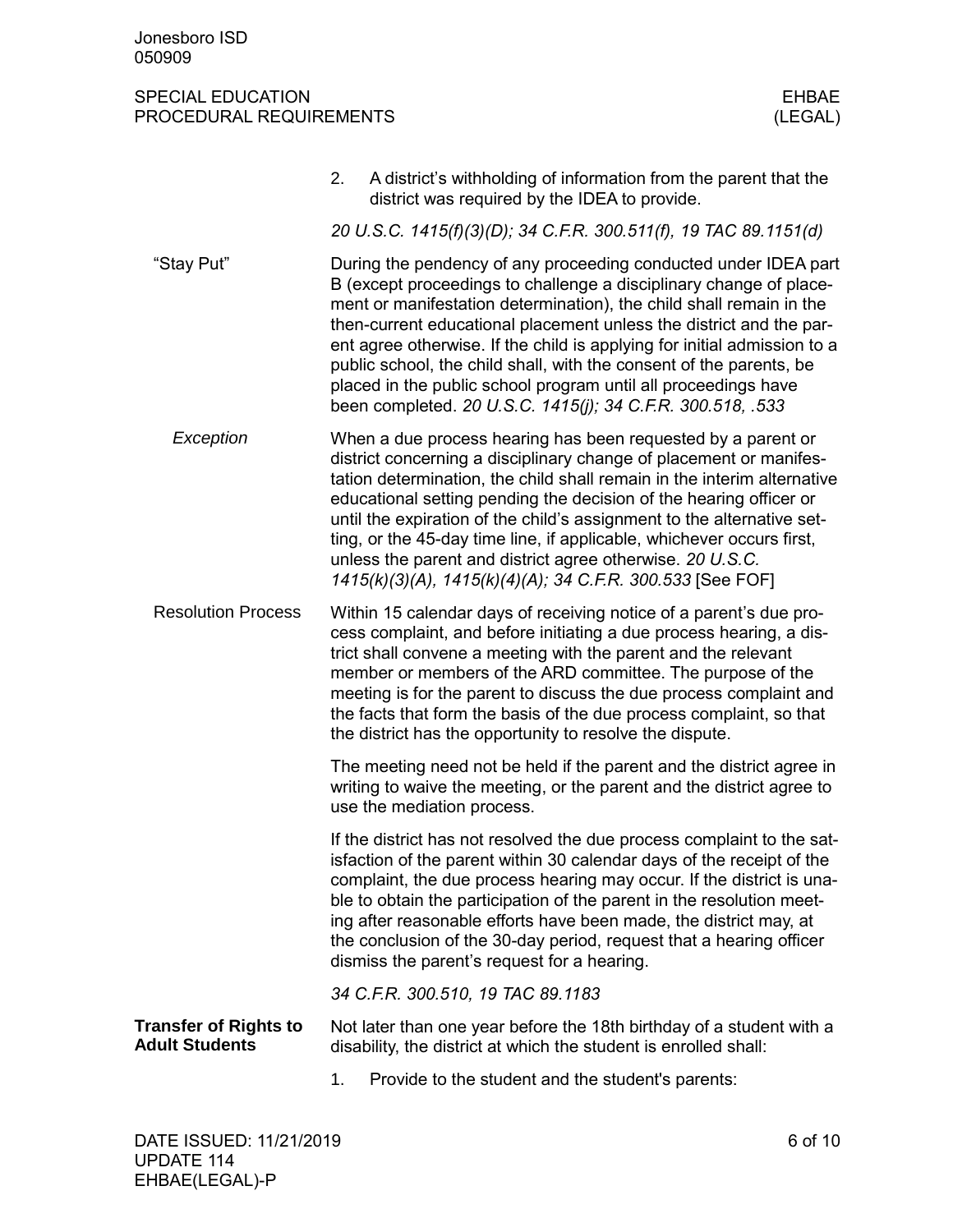|                                                                                             |            | a.       | Written notice regarding the transfer of rights; and                                                                                                                                                                                                                                                                                                                                                               |
|---------------------------------------------------------------------------------------------|------------|----------|--------------------------------------------------------------------------------------------------------------------------------------------------------------------------------------------------------------------------------------------------------------------------------------------------------------------------------------------------------------------------------------------------------------------|
|                                                                                             |            | b.       | Information and resources regarding guardianship, alter-<br>natives to guardianship, including a supported decision-<br>making agreement under Estates Code, Chapter 1357,<br>and other supports and services that may enable the<br>student to live independently; and                                                                                                                                            |
|                                                                                             | 2.         | sources. | Ensure that the student's IEP includes a statement that the<br>district provided the required notice, information, and re-                                                                                                                                                                                                                                                                                         |
|                                                                                             |            |          | If a student with a disability or the student's parent requests infor-<br>mation regarding guardianship or alternatives to guardianship from<br>the district, the district shall provide to the student or parent infor-<br>mation and resources on supported decision-making agreements<br>under Estates Code, Chapter 1357.                                                                                      |
|                                                                                             |            |          | A student with a disability who is 18 years of age or older or whose<br>disabilities of minority have been removed for general purposes<br>under Chapter 31, Family Code, shall have the same right to make<br>educational decisions as a student without a disability. All other<br>rights accorded to parents under Chapter 29, Subchapter A of the<br>Education Code or 20 U.S.C. 1415 transfer to the student. |
|                                                                                             |            |          | 34 C.F.R. 300.520; Education Code 29.017(a), (c), (c-1), (c-2); 19<br>TAC 89.1049(a)                                                                                                                                                                                                                                                                                                                               |
| <b>Notice</b>                                                                               |            |          | When a student reaches the age of 18, a district shall provide writ-<br>ten notice to the student and the student's parents of the transfer of<br>parental rights. This notice is separate and distinct from the re-<br>quirement that, beginning at least one year before the student<br>reaches the age of 18, the student's IEP include a statement re-<br>garding transfer of parental rights.                 |
|                                                                                             |            |          | The notice must include information and resources regarding<br>guardianship, alternatives to guardianship, including a supported<br>decision-making agreement, and other supports and services that<br>enable the student to live independently. The notice must also pro-<br>vide contact information for the parties to use in obtaining addi-<br>tional information.                                            |
|                                                                                             | 89.1049(c) |          | 34 C.F.R. 300.520(a)(3); Education Code 29.017(c); 19 TAC                                                                                                                                                                                                                                                                                                                                                          |
| <b>Special Education</b><br><b>Decision-Making for</b><br><b>Children in Foster</b><br>Care |            |          | A foster parent may act as a parent of a child with a disability, as<br>authorized under 20 U.S.C. Section 1415(b) and its subsequent<br>amendments, if:                                                                                                                                                                                                                                                           |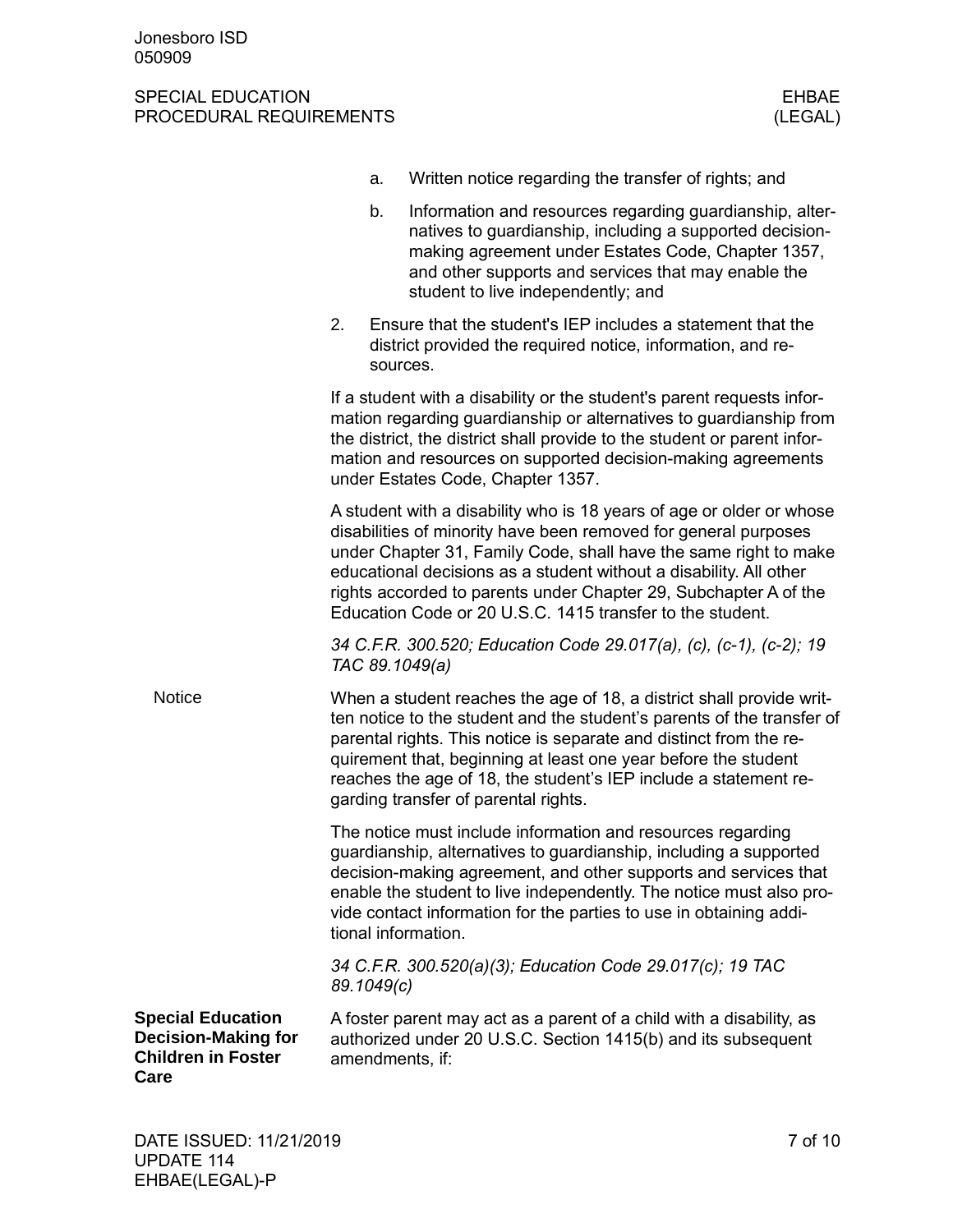|                                                        | 1.                                                                                                                                                                                                                                                                                                                                     |       | The Department of Family and Protective Services (DFPS) is<br>appointed as the temporary or permanent managing conser-<br>vator of the child;                                                                                                                                                 |  |  |
|--------------------------------------------------------|----------------------------------------------------------------------------------------------------------------------------------------------------------------------------------------------------------------------------------------------------------------------------------------------------------------------------------------|-------|-----------------------------------------------------------------------------------------------------------------------------------------------------------------------------------------------------------------------------------------------------------------------------------------------|--|--|
|                                                        | 2.<br>The rights and duties of the department to make decisions re-<br>garding education provided to the child under Family Code<br>153.371 have not been limited by court order; and                                                                                                                                                  |       |                                                                                                                                                                                                                                                                                               |  |  |
|                                                        | 3.                                                                                                                                                                                                                                                                                                                                     |       | The foster parent agrees to:                                                                                                                                                                                                                                                                  |  |  |
|                                                        |                                                                                                                                                                                                                                                                                                                                        | a.    | Participate in making special education decisions on the<br>child's behalf; and                                                                                                                                                                                                               |  |  |
|                                                        |                                                                                                                                                                                                                                                                                                                                        | b.    | Complete a training program that complies with mini-<br>mum standards established by agency rule.                                                                                                                                                                                             |  |  |
| Training                                               | A foster parent who will act as a parent of a child with a disability<br>must complete a training program before the next scheduled ARD<br>committee meeting for the child but not later than the 90th day after<br>the date the foster parent begins acting as the parent for the pur-<br>pose of making special education decisions. |       |                                                                                                                                                                                                                                                                                               |  |  |
|                                                        | vided by:                                                                                                                                                                                                                                                                                                                              |       | A district may not require a foster parent to retake a training pro-<br>gram to continue serving as a child's parent or to serve as the sur-<br>rogate parent for another child if the foster parent has completed a<br>training program to act as a parent of a child with a disability pro- |  |  |
|                                                        | 1.                                                                                                                                                                                                                                                                                                                                     | DFPS; |                                                                                                                                                                                                                                                                                               |  |  |
|                                                        | 2.                                                                                                                                                                                                                                                                                                                                     |       | A school district;                                                                                                                                                                                                                                                                            |  |  |
|                                                        | 3.                                                                                                                                                                                                                                                                                                                                     |       | An education service center; or                                                                                                                                                                                                                                                               |  |  |
|                                                        | 4.                                                                                                                                                                                                                                                                                                                                     |       | Any other entity that receives federal funds to provide special<br>education training to parents.                                                                                                                                                                                             |  |  |
|                                                        |                                                                                                                                                                                                                                                                                                                                        |       | A foster parent who is denied the right to act as a parent by a<br>school district may file a complaint with TEA in accordance with<br>federal law and regulations.                                                                                                                           |  |  |
|                                                        | parent.                                                                                                                                                                                                                                                                                                                                |       | Not later than the fifth day after the date a child with a disability is<br>enrolled in a school, DFPS must inform the appropriate school dis-<br>trict if the child's foster parent is unwilling or unable to serve as a                                                                     |  |  |
|                                                        |                                                                                                                                                                                                                                                                                                                                        |       | Education Code 29.015; 19 TAC 89.1047                                                                                                                                                                                                                                                         |  |  |
| <b>Appointment of</b>                                  |                                                                                                                                                                                                                                                                                                                                        |       | These provisions apply to a child with a disability for whom:                                                                                                                                                                                                                                 |  |  |
| <b>Surrogate Parent for</b><br><b>Certain Children</b> | 1.                                                                                                                                                                                                                                                                                                                                     |       | DFPS is appointed as the temporary or permanent managing<br>conservator of the child; and                                                                                                                                                                                                     |  |  |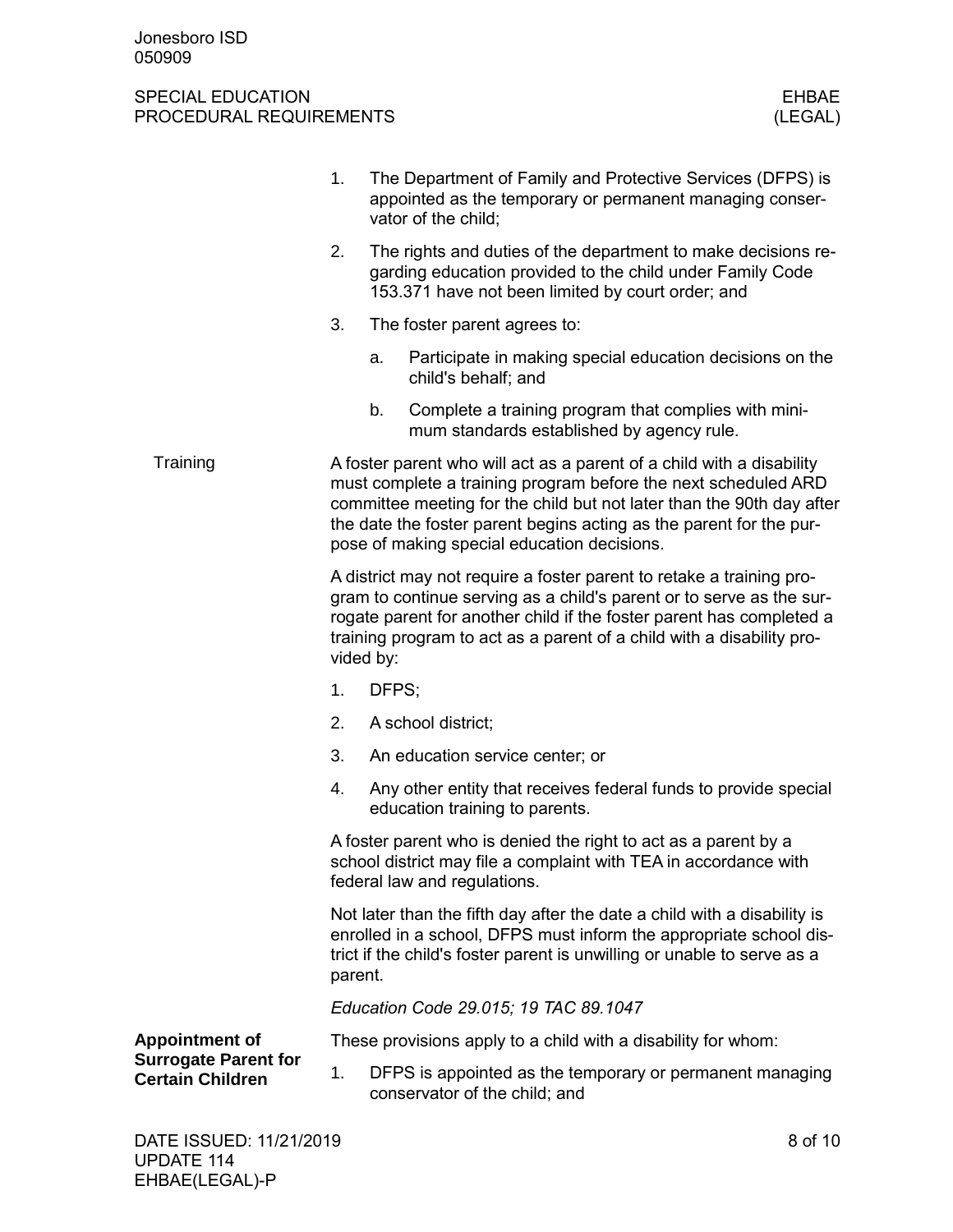|  |                                                           | 2.                                                                                                                                                                                                                                                                                                              | The rights and duties of the department to make decisions re-<br>garding the child's education under Family Code 153.371<br>have not been limited by court order.                                                                                         |  |  |  |  |
|--|-----------------------------------------------------------|-----------------------------------------------------------------------------------------------------------------------------------------------------------------------------------------------------------------------------------------------------------------------------------------------------------------|-----------------------------------------------------------------------------------------------------------------------------------------------------------------------------------------------------------------------------------------------------------|--|--|--|--|
|  |                                                           | A school district must appoint an individual to serve as the surro-<br>gate parent for a child if the district is unable to identify or locate a<br>parent for a child with a disability or the foster parent of a child is<br>unwilling or unable to serve as a parent for the purposes of this<br>subchapter. |                                                                                                                                                                                                                                                           |  |  |  |  |
|  |                                                           |                                                                                                                                                                                                                                                                                                                 | Education Code 29.0151(a)-(b)                                                                                                                                                                                                                             |  |  |  |  |
|  | <b>Eligibility and Duties</b><br>of a Surrogate<br>Parent |                                                                                                                                                                                                                                                                                                                 | A surrogate parent appointed by a school district may not be an<br>employee of TEA, the school district, or any other agency involved<br>in the education or care of the child; or have any interest that con-<br>flicts with the interests of the child. |  |  |  |  |
|  |                                                           |                                                                                                                                                                                                                                                                                                                 | A surrogate parent appointed by a district must:                                                                                                                                                                                                          |  |  |  |  |
|  |                                                           | 1.                                                                                                                                                                                                                                                                                                              | Be willing to serve in that capacity;                                                                                                                                                                                                                     |  |  |  |  |
|  |                                                           | 2.                                                                                                                                                                                                                                                                                                              | Exercise independent judgment in pursuing the child's inter-<br>ests;                                                                                                                                                                                     |  |  |  |  |
|  |                                                           | 3.                                                                                                                                                                                                                                                                                                              | Ensure that the child's due process rights under applicable<br>state and federal laws are not violated;                                                                                                                                                   |  |  |  |  |
|  |                                                           | 4.                                                                                                                                                                                                                                                                                                              | Complete a training program that complies with minimum<br>standards established by agency rule within the time specified<br>in Education Code 29.015(b);                                                                                                  |  |  |  |  |
|  |                                                           | 5.                                                                                                                                                                                                                                                                                                              | Visit the child and the school where the child is enrolled;                                                                                                                                                                                               |  |  |  |  |
|  |                                                           | 6.                                                                                                                                                                                                                                                                                                              | Review the child's educational records;                                                                                                                                                                                                                   |  |  |  |  |
|  |                                                           | 7.                                                                                                                                                                                                                                                                                                              | Consult with any person involved in the child's education, in-<br>cluding the child's:                                                                                                                                                                    |  |  |  |  |
|  |                                                           |                                                                                                                                                                                                                                                                                                                 | Teachers;<br>а.                                                                                                                                                                                                                                           |  |  |  |  |
|  |                                                           |                                                                                                                                                                                                                                                                                                                 | Caseworkers;<br>b.                                                                                                                                                                                                                                        |  |  |  |  |
|  |                                                           |                                                                                                                                                                                                                                                                                                                 | Court-appointed volunteers;<br>C.                                                                                                                                                                                                                         |  |  |  |  |
|  |                                                           |                                                                                                                                                                                                                                                                                                                 | Guardian ad litem;<br>d.                                                                                                                                                                                                                                  |  |  |  |  |
|  |                                                           |                                                                                                                                                                                                                                                                                                                 | Attorney ad litem;<br>е.                                                                                                                                                                                                                                  |  |  |  |  |
|  |                                                           |                                                                                                                                                                                                                                                                                                                 | f.<br>Foster parent; and                                                                                                                                                                                                                                  |  |  |  |  |
|  |                                                           |                                                                                                                                                                                                                                                                                                                 | Caregiver; and<br>g.                                                                                                                                                                                                                                      |  |  |  |  |
|  |                                                           | 8.                                                                                                                                                                                                                                                                                                              | Attend meetings of the child's ARD committee.                                                                                                                                                                                                             |  |  |  |  |
|  |                                                           |                                                                                                                                                                                                                                                                                                                 |                                                                                                                                                                                                                                                           |  |  |  |  |